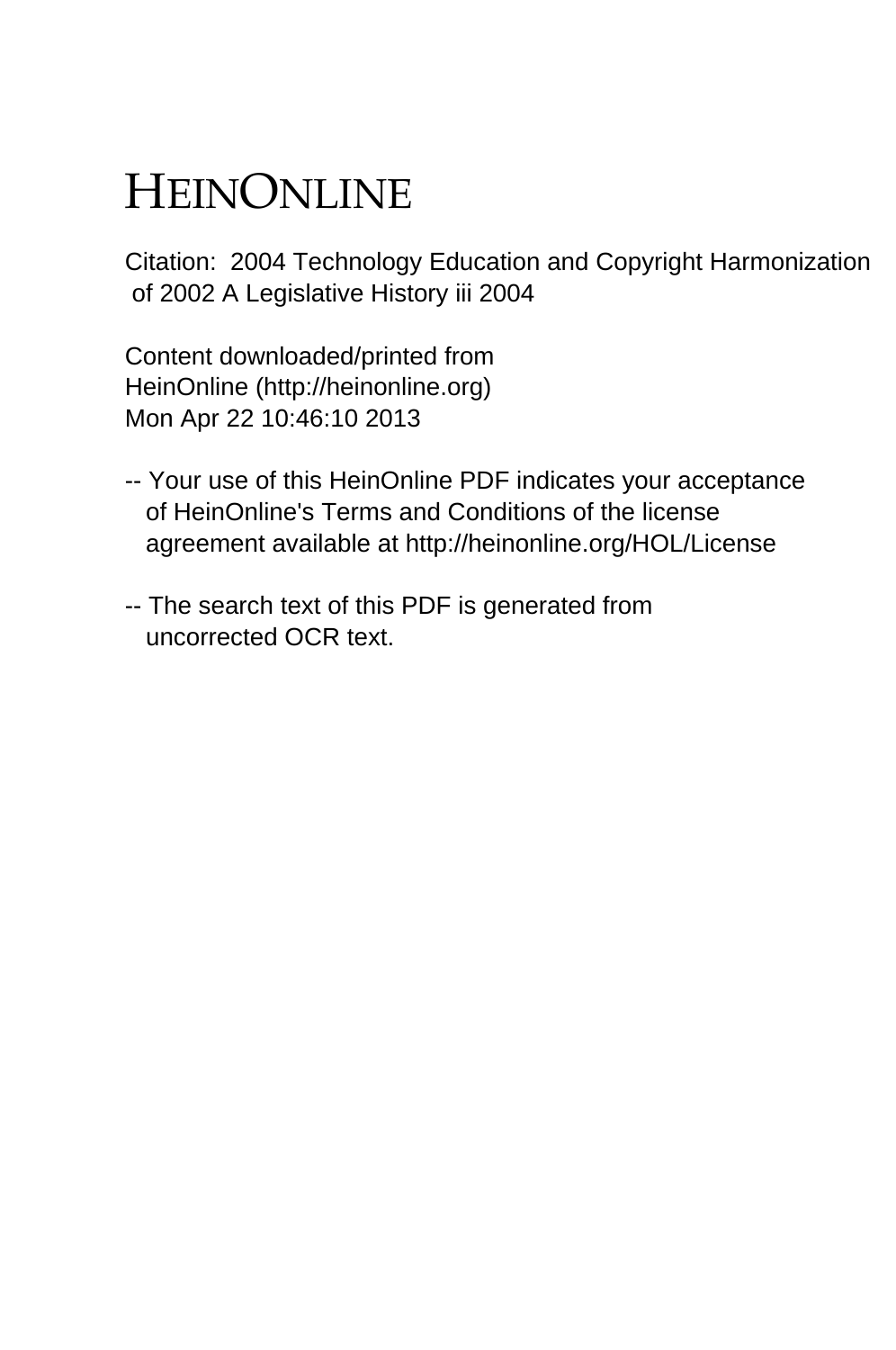(C) in subparagraph (C), by striking "(C) the" and inserting "(C) The".

 $(10)$  Section 304 $(c)(2)$  is amended-

(A) in subparagraph (A)-

(i) by striking "(A) the" and inserting "(A) The"; and

(ii) by striking the semicolon at the end and inserting a period;

(B) in subparagraph (B)-

(i) by striking "(B) the" and inserting "(B) The"; and

(ii) by striking the semicolon at the end and inserting a period; and

(C) in subparagraph (C), by striking "(C) the" and inserting "(C) The".

(11) The item relating to section 903 in the table of contents for chapter 9 is amended by striking "licensure" and inserting "licensing".

### **SEC. 13211.** OTHER **COPYRIGHT RELATED TECHNICAL AMENDMENTS.**

(a) **AMENDMENT** TO TITLE 18-Section 2319(e)(2) of title **18,** United States Code, is amended **by** striking **"107** through 120" and inserting **"107** through 122".

(b) **STANDARD** REFERENCE **DATA-(1)** Section 105(f) of Public Law 94-553 is amended by striking "section 290(e) of title 15" and inserting "section 6 of the Standard Reference Data Act (15 U.S.C. 290e)".

(2) Section 6(a) of the Standard Reference Data Act (15 U.S.C. 290e) is amended by striking "Notwithstanding" and all that follows through "United States Code," and inserting "Notwithstanding the limitations under section 105 of title 17, United States Code,

## **Subtitle C-Educational Use Copyright Exemption**

#### **SEC. 13301. EDUCATIONAL USE COPYRIGHT EXEMPTION.**

(a) SHORT TITLE.-This subtitle may be cited as the "Technology, Education, and Copyright Harmonization Act of 2002".

**(b)** EXEMPTION OF **CERTAIN** PERFORMANCES **AND** DISPLAYS FOR EDUCATIONAL USES.-Section 110 of title 17, United States Code, is amended-

**(1)** by striking paragraph (2) and inserting the following:

"(2) except with respect to a work produced or marketed primarily for performance or display as part of mediated instructional activities transmitted via digital networks, or a performance or display that is given by means of a copy or phonorecord that is not lawfully made and acquired under this title, and the transmitting government body or accredited nonprofit educational institution knew or had reason to believe was not lawfully made and acquired, the performance of a nondramatic literary or musical work or reasonable and limited portions of any other work, or display of a work in an amount comparable to that which is typically displayed in the course of a live classroom session, by or in the course of a transmission, if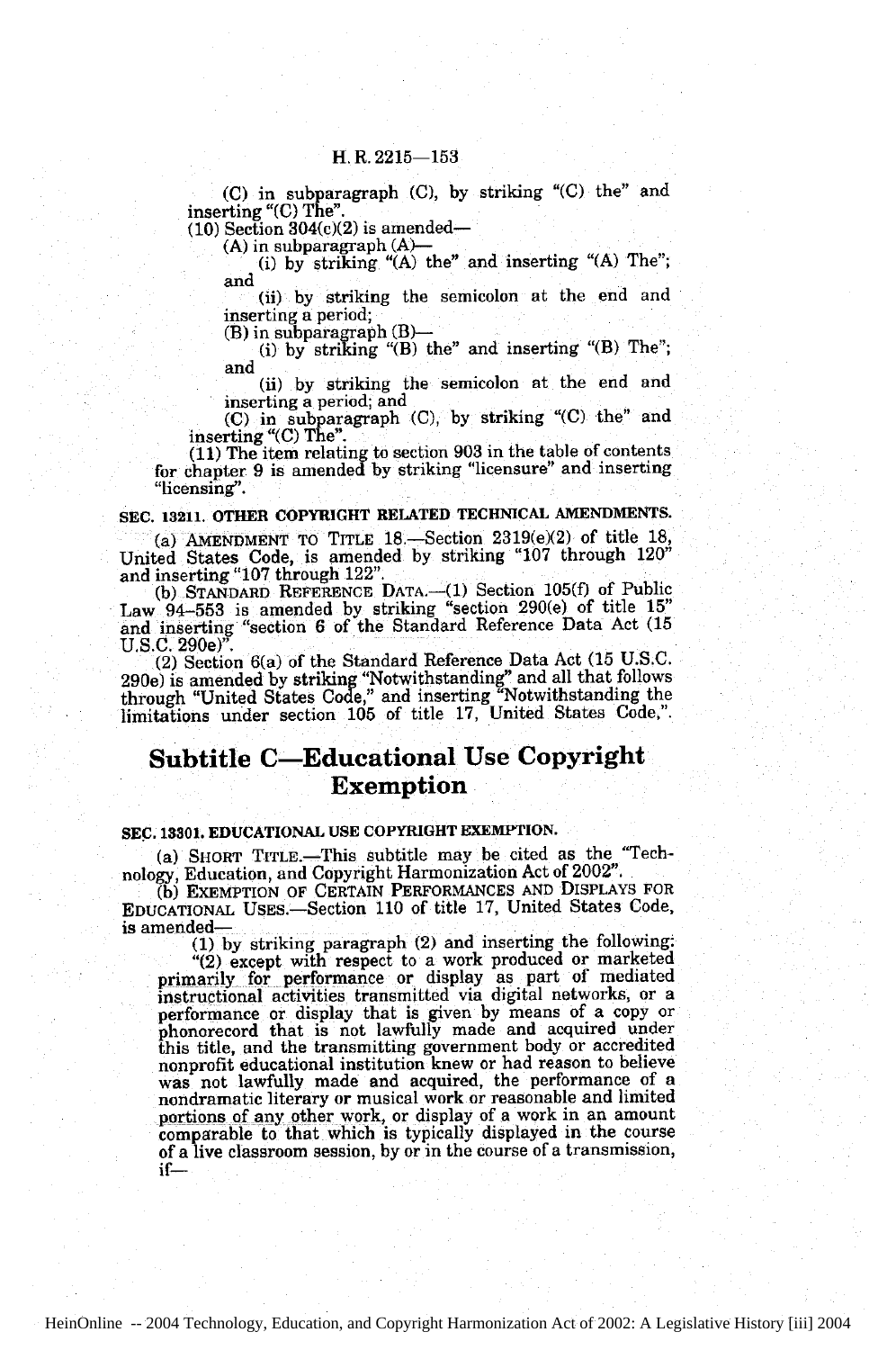" $(A)$  the performance or display is made by, at the direction of, or under the actual supervision of an instructor as an integral part of a class session offered as a regular<br>part of the systematic mediated instructional activities of<br>a governmental body or an accredited nonprofit educational institution;

"(B) the performance or display is directly related and of material assistance to the teaching content of the transmission;

"(C) the transmission is made solely for, and, to the extent technologically feasible, the reception of such transmission is limited to-

"(i) students officially enrolled in the course for which the transmission is made; or "(ii) officers or employees of governmental bodies as a part of their official duties or employment; and

"(D) the transmitting body or institution—<br>"(i) institutes policies regarding copyright, provides informational materials to faculty, students, and relevant staff members that accurately describe, and pro- mote compliance with, the laws of the United States relating to copyright, and provides notice to students that materials used in connection with the course may be subject to copyright protection; and

"(ii) in the case of digital transmissions-<br>"(I) applies technological measures that<br>reasonably prevent-

(aa) retention of the work in accessible form by recipients of the transmission from the transmitting body or institution for longer than the class session; and

"(bb) unauthorized further dissemination of the work in accessible form by such recipients to others; and

"(II) does not engage in conduct that could reasonably be expected to interfere with techno-<br>logical measures used by copyright owners to prevent such retention or unauthorized further dissemination;"; and<br>(2) by adding at the end the following:

"In paragraph (2), the term 'mediated instructional activities' with respect to the performance or display of a work **by** digital transmission under this section refers to activities controlled by or under the actual supervision of the instructor and analogous to the type of performance or display that would take place in a live classroom setting. The term does not refer to activities that use, in **1** or more class sessions of a single course, such works as textbooks, course packs, or other material purchased or acquired by the students in higher education<br>for their independent use and retention or are typically pur-<br>chased or acquired for elementary and secondary students for their possession and independent use.<br>"For purposes of paragraph (2), accreditation-<br>"A) with respect to an institution provid

"(A) with respect to an institution providing post-sec- ondary education, shall be as determined by a regional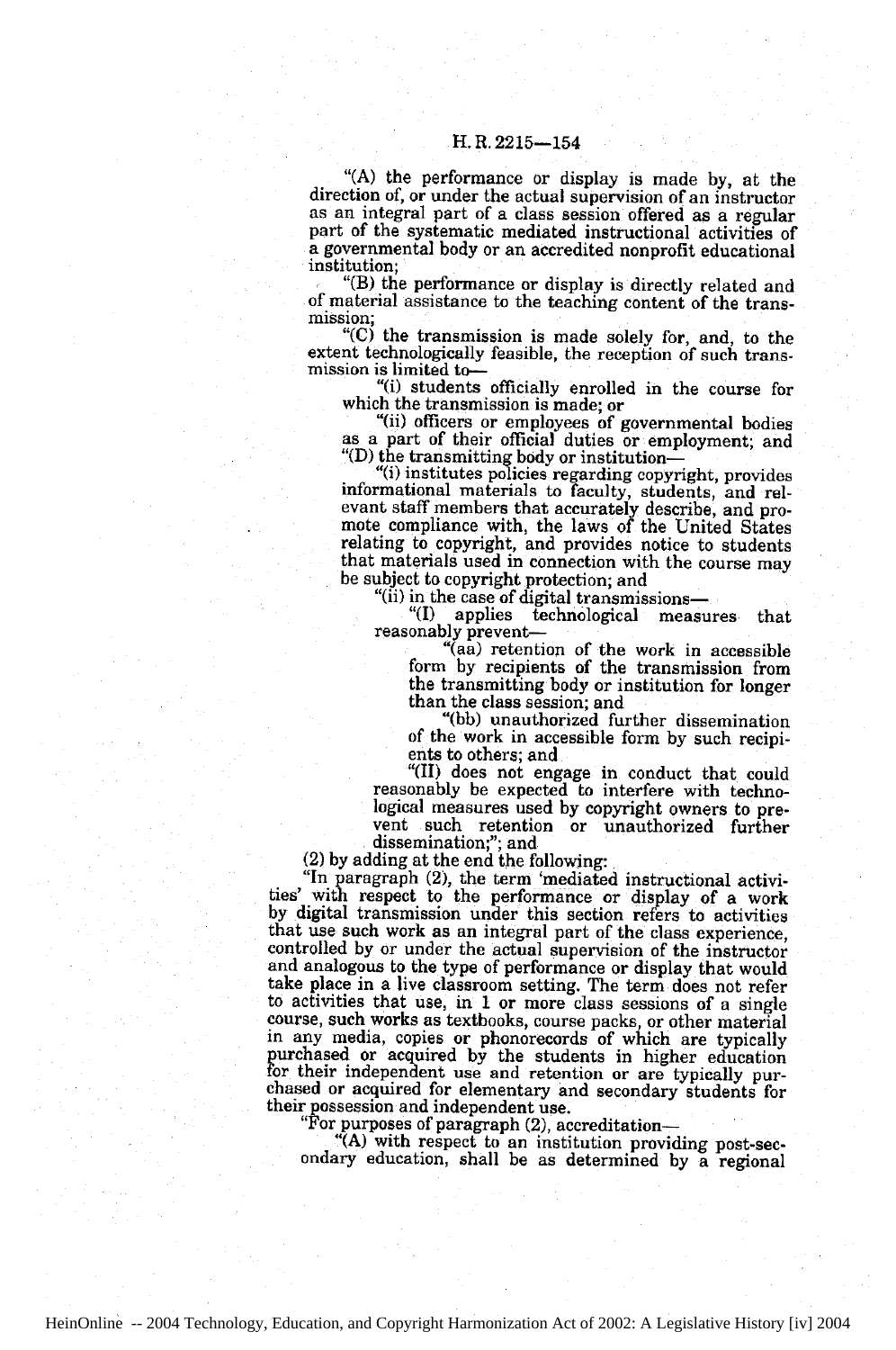or national accrediting agency recognized by the Council on Higher Education Accreditation or the United States Department of Education; and

"(B) with respect to an institution providing elementary or secondary education, shall be as recognized by the applicable state certification or licensing procedures.

or purposes of paragraph (2), no governmental body or accredited nonprofit educational institution shall be liable for infringement by reason of the transient or temporary storage of material carried out through the automatic technical process of a digital transmission of the performance or display of that material as authorized under paragraph (2). No such material stored on the system or network controlled or operated by the transmitting body or institution under this paragraph shall be maintained on such system or network in a manner ordinarily accessible to anyone other than anticipated recipients. No such copy shall be maintained on the system or network in a manner ordinarily accessible to such anticipated recipients for a longer period than is reasonably necessary to facilitate the transmissions for which it was made.".

(c) EPHEMERAL RECORDINGS.-

*(1)* **IN** GENERAL. Section 112 of title 17, United States Code, is amended-

**(A)** by redesignating subsection **(f)** as subsection (g); and (B) by inserting after subsection (e) the following:

" $(f)(1)$  Notwithstanding the provisions of section 106, and without limiting the application of subsection (b), it is not an infringement of copyright for a governmental body or other nonprofit educational institution entitled under section 110(2) to transmit a performance or display to make copies or phonorecords of a work that is in digital form and, solely to the extent permitted in paragraph (2), of a work that is in analog form, embodying the performance or display to be used for making transmissions authorized under section 110(2), if-

"(A) such copies or phonorecords are retained and used solely by the body or institution that made them, and no further copies or phonorecords are reproduced from them, except as authorized under section 110(2); and

"(B) such copies or phonorecords are used solely for transmissions authorized under section 110(2).

"(2) This subsection does not authorize the conversion of print or other analog versions of works into digital formats, except that such conversion is permitted hereunder, only with respect to the amount of such works authorized to be performed or displayed under section 110(2), if-

"(A) no digital version of the work is available to the institution; or

"(B) the digital version of the work that is available to the institution is subject to technological protection measures that prevent its use for section 110(2)."

(2) **TECHNICAL AND CONFORMING** AMENDMENT.-Section 802(c) of title **17,** United States Code, is amended in the third sentence by striking "section 112(f)" and inserting "section  $112(g)$ ".

(d) **PATENT AND** TRADEMARK **OFFICE** REPoRT.-

(1) IN GENERAL.-Not later than 180 days after the date of enactment of this Act and after a period for public comment,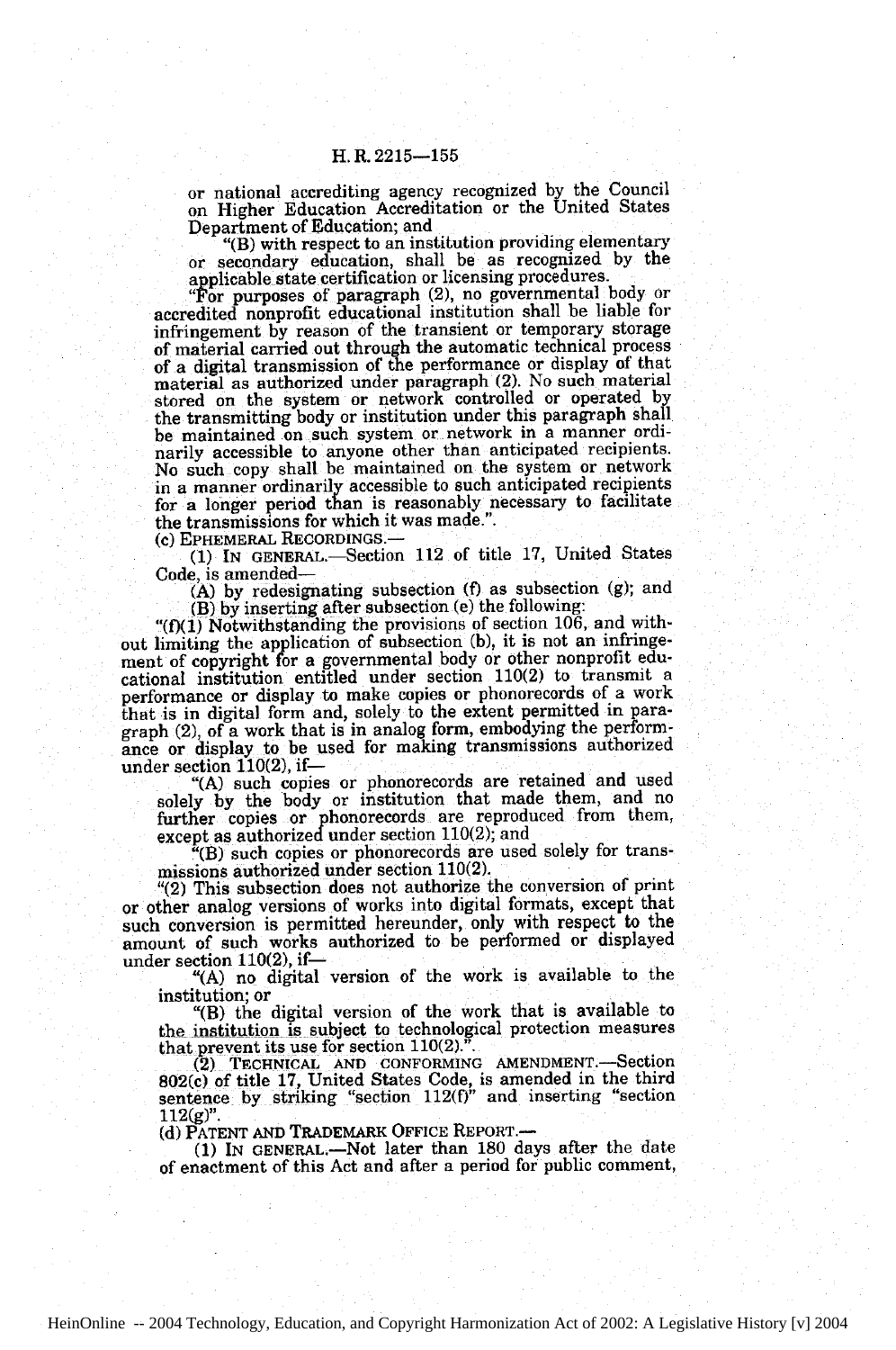the Undersecretary of Commerce for Intellectual Property, after consultation with the Register of Copyrights, shall submit to the Committees on the Judiciary of the Senate and the House of Representatives a report describing technological protection systems that have been implemented, are available for digitized copyrighted works and prevent infrigement,<br>including upgradeable and self-repairing systems, and systems<br>that have been developed, are being developed, or are proposed<br>to be developed in private voluntary industr

 $(2)$  LIMITATIONS.-The report under this subsection--

(A) is intended solely to provide information to Congress; and

(B) shall not be construed to affect in any way, either directly or by implication, any provision of title 17, United States Code, including the requirements of clause (ii) of section 110(2)(D) of that title (as added by this subtitle), or the interpretation or application of such provisions, including evaluation of the compliance with that clause by any governmental body or nonprofit educational institution.

## **Subtitle D-Madrid Protocol Implementation**

#### **SEC. 13401. SHORT TITLE.**

This subtitle may be cited as the "Madrid Protocol Implementa- tion Act".

#### **SEC. 13402. PROVISIONS TO IMPLEMENT THE PROTOCOL RELATING TO THE MADRID AGREEMENT CONCERNING THE INTER-NATIONAL REGISTRATION OF MARKS.**

The Act entitled "An Act to provide for the registration and protection of trademarks used in commerce, to carry out the provisions of certain international conventions, and for other purposes", approved July 5, 1946, as amended (15 U.S.C. 1051 and following) (commonly referred to a by adding after section 51 the following:

#### "TITLE XII-THE MADRID PROTOCOL

#### **"SEC. 60. DEFINITIONS.**

"In this title:

**"(1)** BAsic APPLICATION.-The term 'basic application' means the application for the registration of a mark that has been filed with an Office of a Contracting Party and that constitutes the basis for an application for the international

registration of that mark.<br>"(2) BASIC REGISTRATION.—The term 'basic registration' means the registration of a mark that has been granted by an Office of a Contracting Party and that constitutes the basis